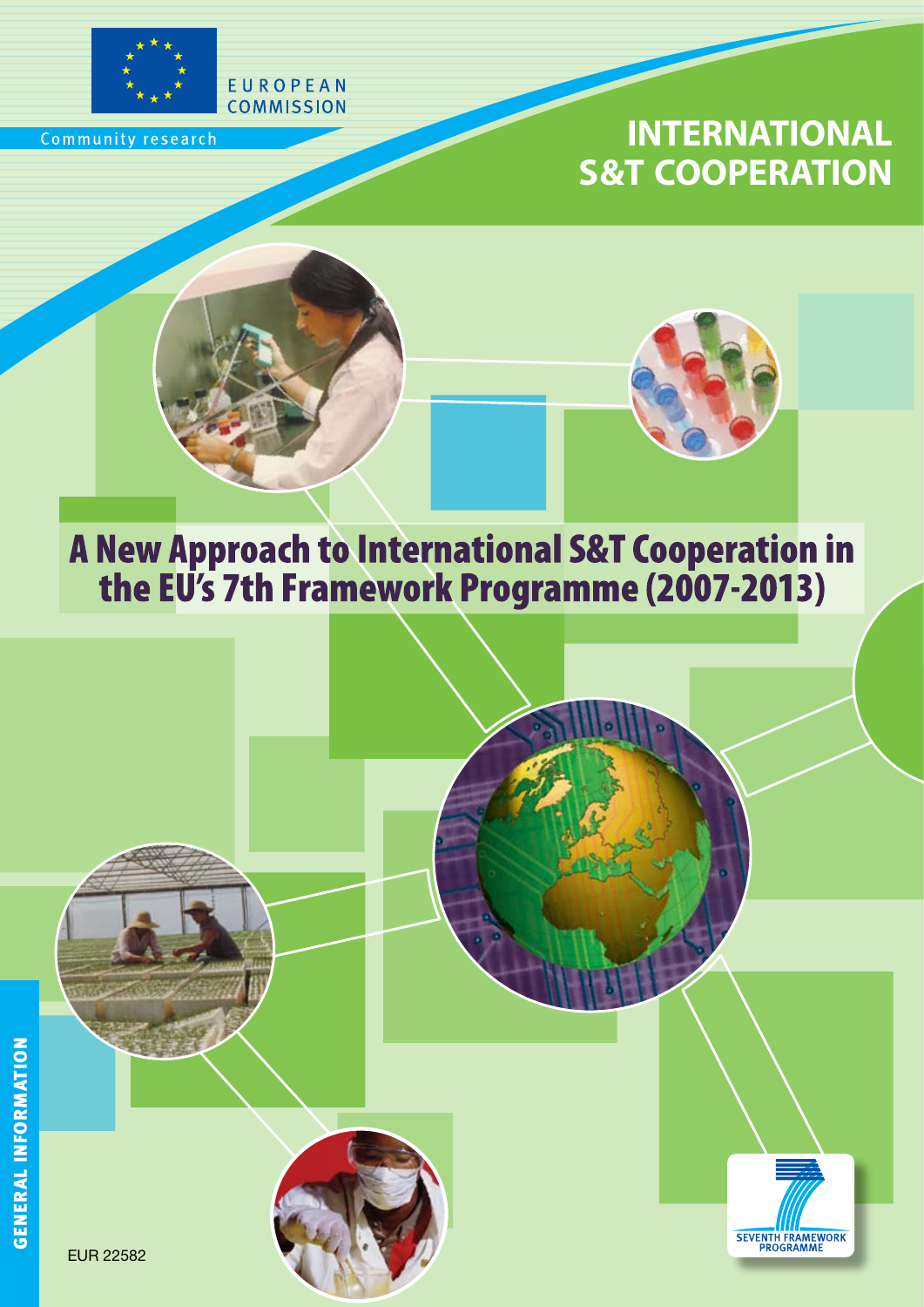#### **Interested in European research?**

RTD info is our quarterly magazine keeping you in touch with main developments (results, programmes, events, etc.). It is available in English, French and German. A free sample copy or free subscription can be obtained from:

European Commission

Directorate-General for Research

Information and Communication Unit

B-1049 Brussels

Fax (32-2) 29-58220

E-mail: rtd-info@ec.europa.eu

Internet: http://europa.eu.int/comm/research/rtdinfo/index\_en.html

#### **EUROPEAN COMMISSION**

Directorate-General for Research Directorate D Unit D2 www.ec.europa.eu/research/inco

Research enquiries service: www.ec.europa.eu/research/enquiries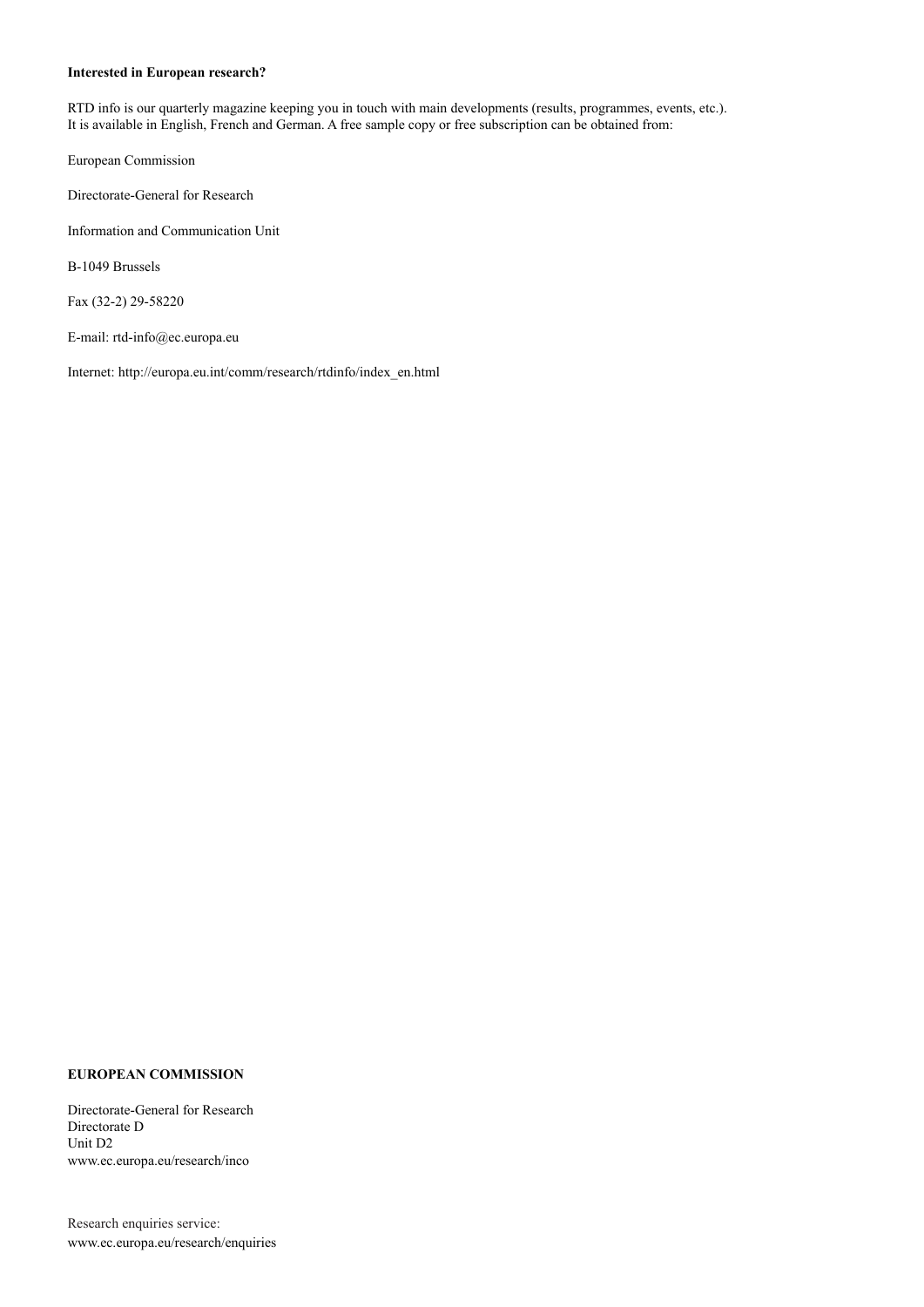# A New Approach to International S&T Cooperation in the EU's 7th Framework Programme (2007-2013)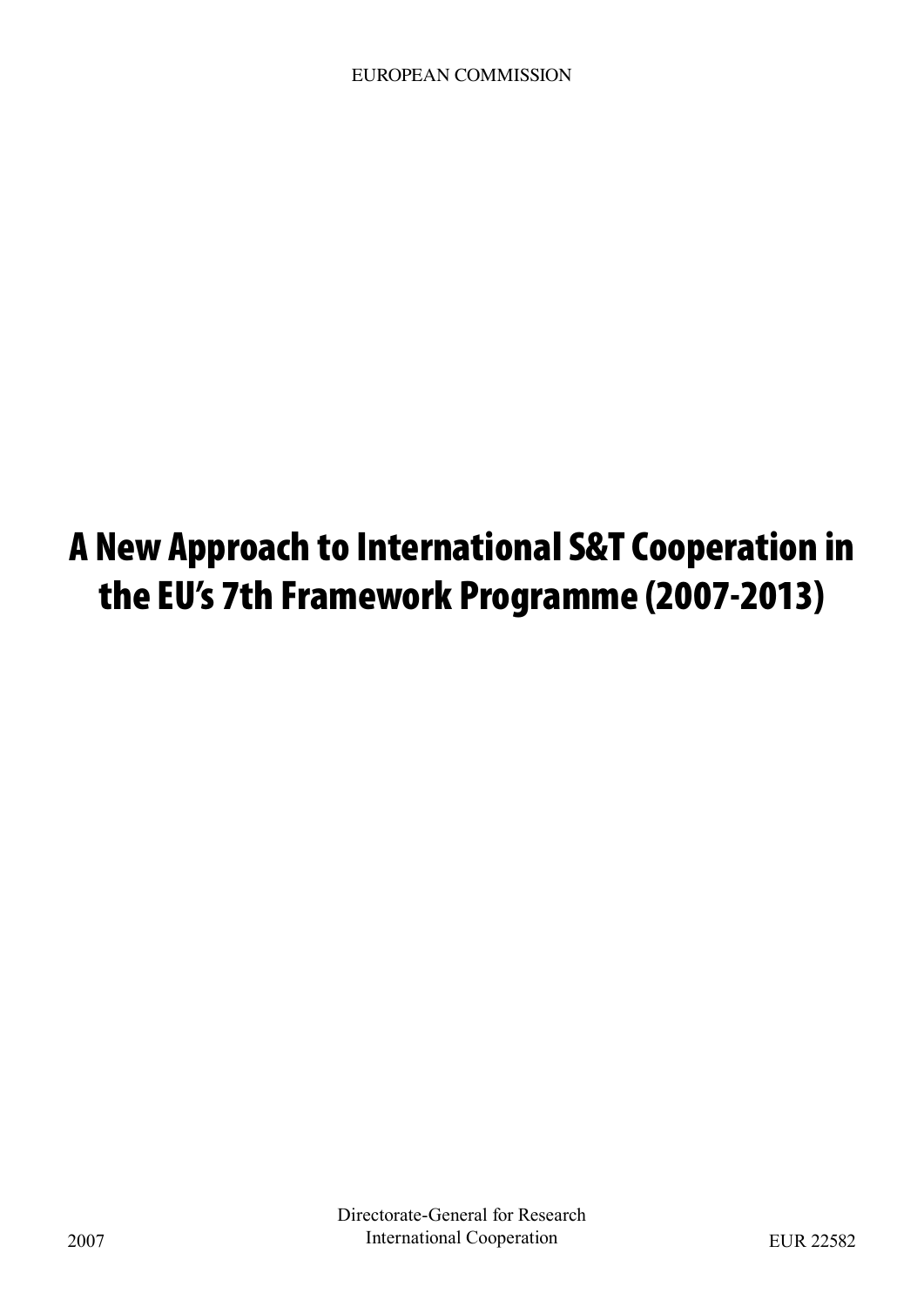#### **Europe Direct is a service to help you find answers to your questions about the European Union**

**Freephone number:**

#### **00 800 6 7 8 9 10 11**

#### LEGAL NOTICE:

Neither the European Commission nor any person acting on behalf of the Commission is responsible for the use which might be made of the following information.

The views expressed in this publication are the sole responsibility of the author and do not necessarily reflect the views of the European Commission.

A great deal of additional information on the European Union is available on the Internet. It can be accessed through the Europa server (http://europa.eu). Cataloguing data can be found at the end of this publication. Luxembourg: Office for Official Publications of the European Communities, 2007 ISBN 92-79-04547-4 © European Communities, 2007 Reproduction is authorised provided the source is acknowledged. *Printed in Belgium* Printed on white chlorine-free paper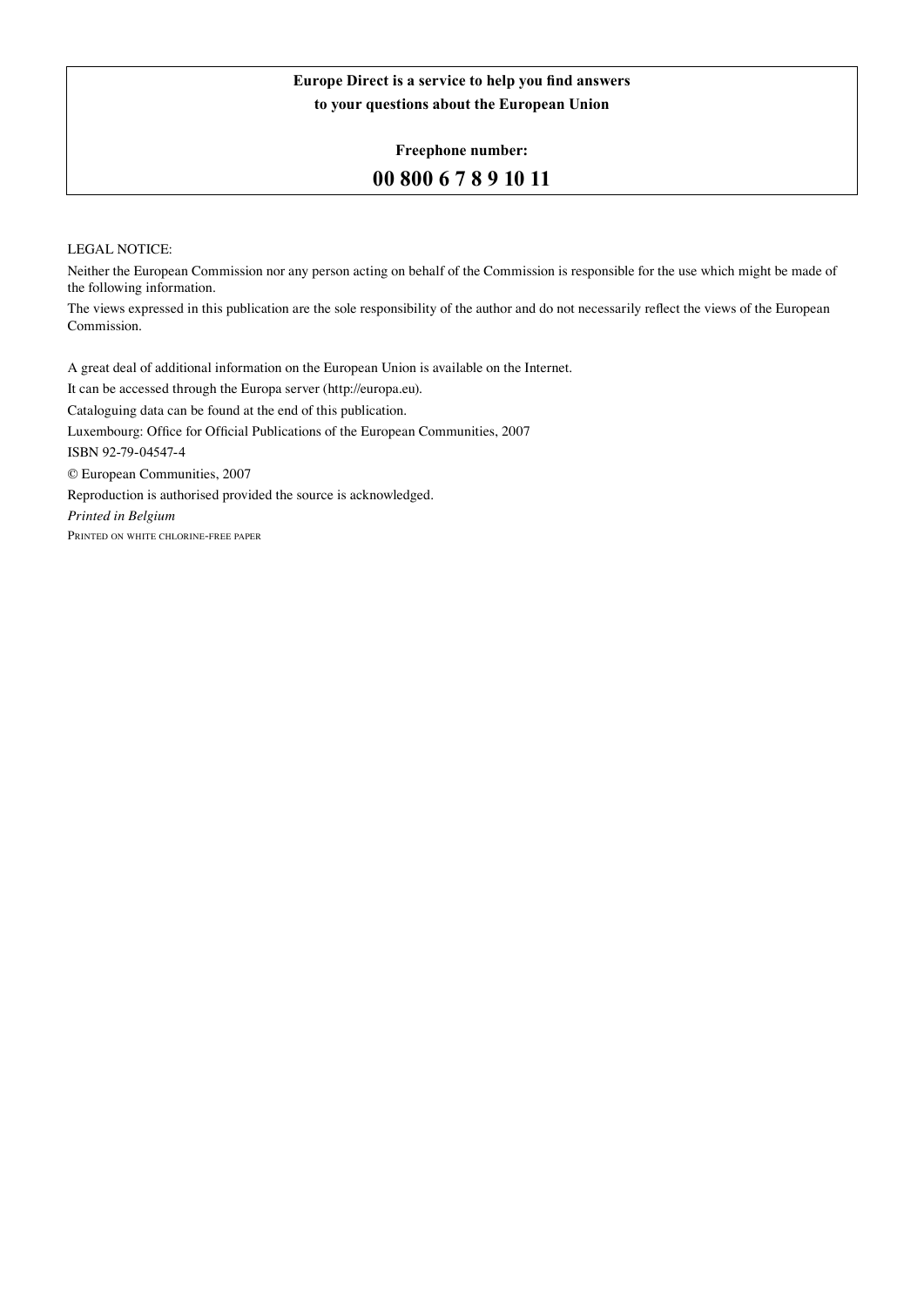COMMISSION OF THE EUROPEAN COMMUNITIES



#### **COMMISSION STAFF WORKING DOCUMENT**

**A new approach to international scientific and technological co-operation in the 7th Research Framework Programme (2007-2013) and 7th Framework Programme of the European Atomic Energy Community (Euratom) (2007-2011)**

Bussels, 12.1.2007 SEC(2007)47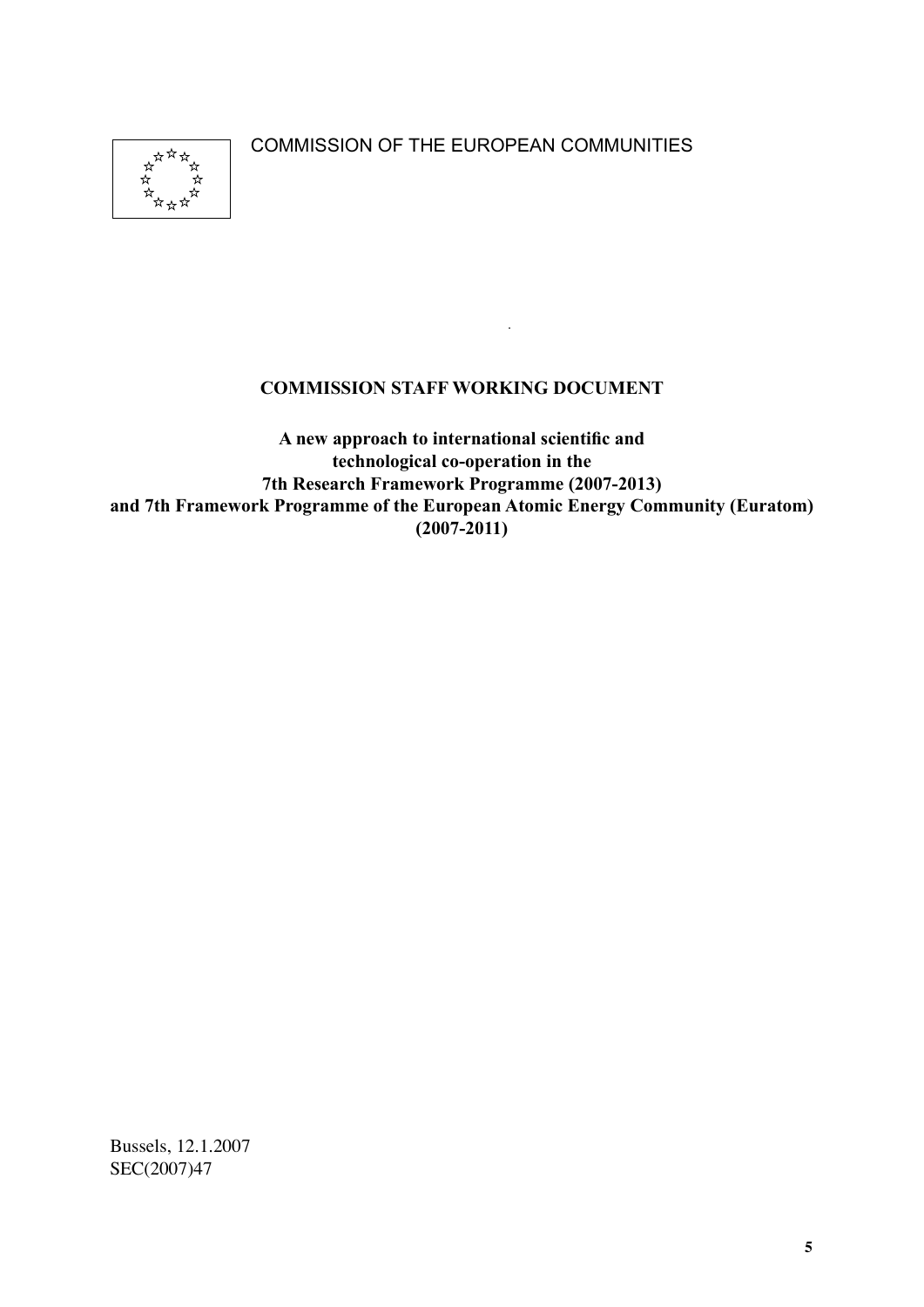#### **1. Aims of a new integrated approach**

The launch of the  $7<sup>th</sup>$  EU RTD Framework Programme (FP7)<sup>1</sup>, 2007-2013, places new emphasis on international research cooperation which is increasingly seen as being at the centre of Community policies.

Science and technological development has always been an international endeavour, but increasing global challenges such as intensified economic globalisation, the rise of new global players and the provision of global public goods, reinforce the case for a new approach to international cooperation in science and technology from a European perspective.

The need for critical mass and large-scale infrastructure for advancing research in many areas increasingly call for strong international partnerships. European research institutes seek to learn and benefit from good practice in research and innovation links elsewhere in the world.

European industry is rapidly investing in emerging economies, such as in China and in India, as well as in industrialised economies. Researchers and students, both in Europe and the rest of the World are looking beyond training opportunities in European countries and the USA, seeking world-class centres of learning and research. At the same time there are significant opportunities for the EU to put its scientific and technological expertise to the forefront in meeting its political, social, economic and humanitarian commitments in sustainable development fields ranging from global climate change and biodiversity to fulfilling the Millennium Development Goals. S&T may also play a role in the implementation of international agreements where the EU is a party, such as on biodiversity and climate change.

The new approach to international cooperation in FP7 aims to rise to these challenges by way of innovative mechanisms for promoting international research collaboration. It aims to address three interdependent objectives:

supporting European scientific and economic development through strategic partnerships with third countries<sup>2</sup> in selected fields of science and by engaging the best third country scientists to work in and with Europe;

facilitating contacts with partners in third countries with the aim of providing better access to research carried out elsewhere in the World;

addressing specific problems that third countries face or that have a global character (e.g. by contributing towards Millennium Development Goals, addressing global climate change, combating biodiversity loss, water and energy scarcity).

This document outlines how the new approach to international cooperation is intended to work in FP7, with particular focus to the first two years of the programme's implementation.

<sup>1</sup> This document is a broad guide to the international dimension of FP7. Key documents relating to FP7 can be found at http://ec.europa.eu/research/fp7/home\_en.html

"Third countries" means a state other than an EU Member State and other than Associated Countries to the Framework Programme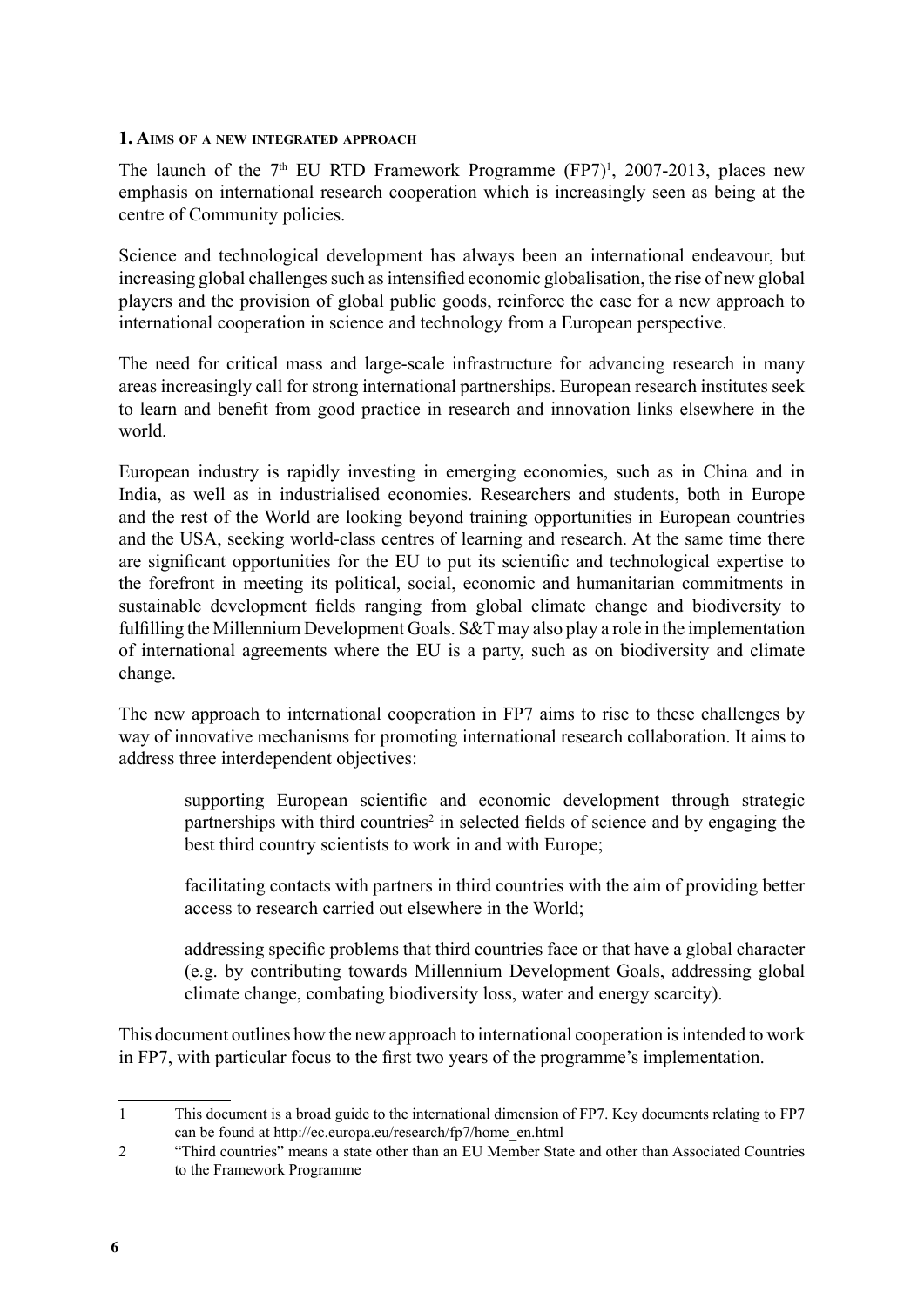#### **2. Improving international S&T cooperation: From FP6 to FP7**

The approach on international cooperation under FP7 is significantly different than under FP6. It aims at integrating international research collaboration throughout the Framework Programme and includes both geographical and thematic targeting.

Three basic principles have been adopted in order to expand the international collaboration:

*Programming:* unlike previous RTD framework programmes, FP7 includes both a broad opening ('mainstreaming') of international research collaboration in both programmes and in research themes across the whole Framework Programme and a programming of specific priorities for third countries and regions in different calls for proposals across the thematic work programmes;

*Targeting:* by defining specific actions for collaboration with third countries and regions in each of the thematic programmes, FP7 ensures that budgets for international cooperation are built in at the level of each of the relevant calls for proposals;

*Partnership and dialogue:* the principle of partnership will be a particular focus of the specific international cooperation actions for third countries and regions under FP7. The Specific International Cooperation Actions will aim at a fair level of participation for third countries in the collaboration with their European partners<sup>3</sup>.

#### **3. Implementation**

To maximise impact, the international activities across all programmes will be complementary and synergistic. The Cooperation Programme enables research cooperation to take place between different global research partners in collaboration with European researchers. The Capacities Programme will support a range of activities to strengthen research capacity in the European scientific community and other regions of the world. The People Programme meets the need to foster both incoming and outgoing international mobility of researchers. The Ideas Programme supports excellence in frontier research and enables individual top international researchers to participate in Europe-led teams.

Actions taken to simplify procedures (unique registration facility, reduced evaluation criteria, simplified forms, etc.) for FP7 will be particularly important to potential participants from third countries that are likely to be less familiar with the Framework Programme.

#### *Implementation in the Co-operation Programme*

The Cooperation Programme covers ten themes corresponding to major fields in the progress of knowledge and technology ranging from health to security<sup>4</sup>. All ten themes have an

Requirements vary according to the thematic programme and specific action. These should be consulted. See also the Rules for Participation in the key FP7 documents, at http://ec.europa.eu/research/fp7/home en.html

<sup>4</sup> Health; Food, Agriculture and Fisheries, Biotechnology; Information and Communication Technologies; Nano-sciences, Nanotechnologies, materials and new production technologies; Energy; Environment (including climate change); Transport (including aeronautics); Socio-economic Sciences and Humanities; Space; Security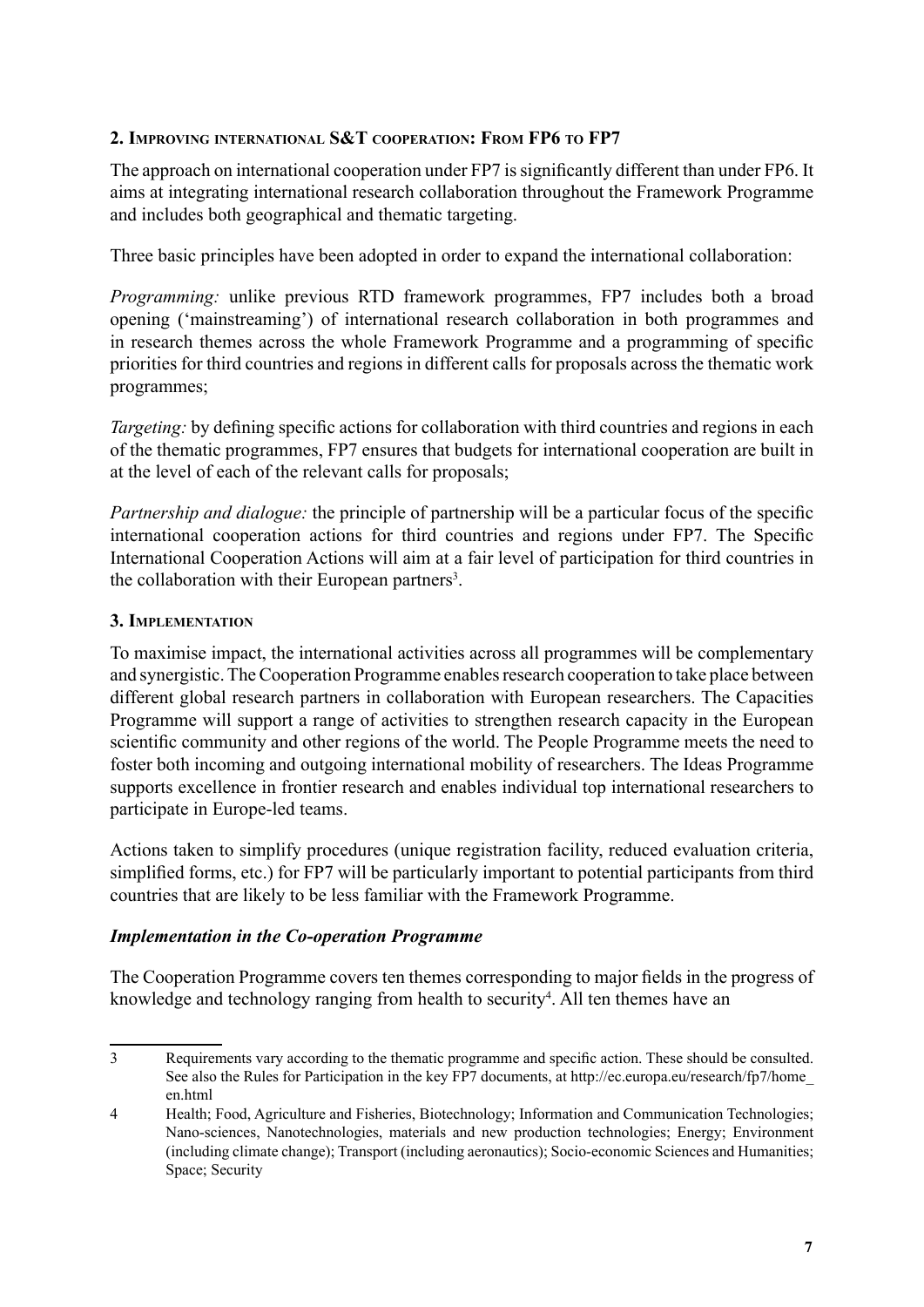important international dimension (with particular considerations in the security theme owing to confidentiality requirements), and most of the FP7 funding for international cooperation will be available under this Programme.

International collaborative research in the Cooperation Programme is supported in two ways to ensure a balanced thematic and geographic participation by third countries and regions:

**(i) The opening of the thematic areas to all third countries.** This includes, in addition, new dedicated actions and calls for third countries (mainly industrialised and emerging economies).

The general opening of FP7 to international partnerswill enable participation in the programme by the global scientific community alongside European partners. This opening differs from previous Framework Programmes by placing more emphasis on attracting collaboration with third country partners. The calls for proposals to be published in 2007-08, include some regional targeting of the industrialised countries and emerging economies by including specific priorities where their participation is particularly encouraged. Where appropriate the use of coordinated calls with third countries will also be encouraged.

The expectation is that international expertise can be attracted to Europe which can contribute to projects in the interest of European and global research advancement.

**(ii) Specific International Cooperation Actions in each thematic area** dedicated to third countries where there is mutual interest on the basis of both the S&T level and the needs of the countries concerned.

These actions are a novelty in FP7 and are geared towards the research and development needs of third countries. They are aimed at reinforcing research capacity in non-associated candidate and neighbourhood countries and at addressing the particular needs of developing and emerging economies by means of dedicated cooperative activities.

The actions apply to the International Cooperation Partner Countries (ICPC, see Annex II). Amongst other aims they should also ensure participation by countries or regions that might otherwise have difficulty in participating in the general opening of FP7 for reasons of capacity.

A range of specific actions are built into the majority of the thematic programmes (e.g. in the Environment theme: health impacts of drought and desertification in the Mediterranean partner countries; in the Food, Agriculture and Fisheries, and Biotechnologies theme: conservation, management and exploitation of living aquatic resources outside EU waters; in the Health theme: HIV/AIDS, malaria and tuberculosis research with India; in the Socio-Economic theme: Europe's role in global economic governance).<sup>5</sup> These specific actions will be dedicated regionally and thematically in the different specific programmes of the Cooperation Programme.

More detailed examples of specific actions are given in Annex 1.

5 For more examples, please refer to Annex I of this Staff Paper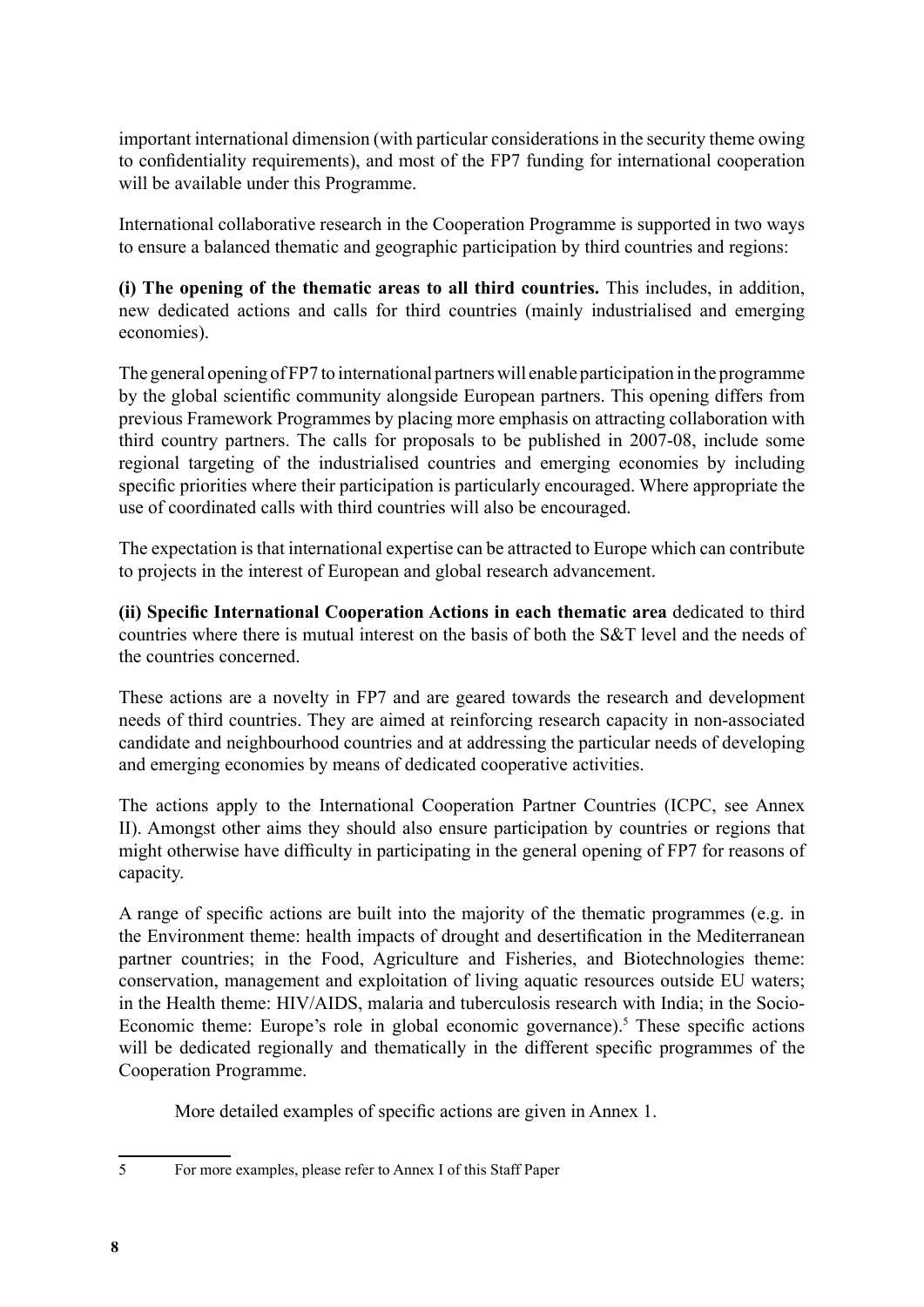#### *Implementation in the Capacities Programme*

The Capacities programme includes seven activities<sup>6</sup>, one of which is fully dedicated to international cooperation.

#### *International cooperation activity of the Capacities Programme:*

This activity will foster international cooperation through support measures for third countries and regions on the ICPC list. It will support dialogues (an example of an existing dialogue is the West Balkans Countries Platform, which brings together different stakeholders such as universities, industry, government, civil society and donors) and information exchange activities with third countries and regions on the ICPC list. The objective of these activities is to enable the EU, third countries and regions to discuss current and future research priorities, to facilitate debate between the different stakeholders. The outcomes of these dialogues will provide intelligence for developing research policy, provide input to the respective FP7 specific programmes and inspire research topics for international cooperation, in particular in the Cooperation programme.

The activity also supports actions to increase coherence in international research activities with and amongst the Member States that contribute to a better Europe-level coordination on aspects of international S&T cooperation.

The activities supported will have three major objectives:

**i) To strengthen bi-regional and bilateral dialogues in scientific cooperation and assist in joint identification of topics for collaboration under FP7 thematic programmes.** Activities will be established by means of INCO-NETs - platforms bringing together policy makers and stakeholders of an individual target region/country. They will support dialogues to identify S&T priorities and include workshops and development of FP7 "Information Points" in third countries. Six pre-identified regions: West Balkan Countries, Mediterranean partner countries, Eastern Europe and Central Asia, Asia, ACP and Latin America are targeted. S&T priorities agreed through the dialogues will provide an input to the relevant FP7 specific programmes in view of defining calls for proposals.

**ii) To network different stakeholders (such as universities, industry, government, civil society and donors) in order to strengthen research capacity.** This activity will target countries which have an S&T cooperation agreement with the European Community or are in the process of negotiating one. Examples include the development of information facilities in third countries to assist in identifying and building research partnerships between different types of research actors.

<sup>6</sup> These activities are: Research Infrastructures; Research for the benefit of SMEs; Regions of Knowledge; Research Potential; Science in Society; Coherent Development of Policies; Activities of International Cooperation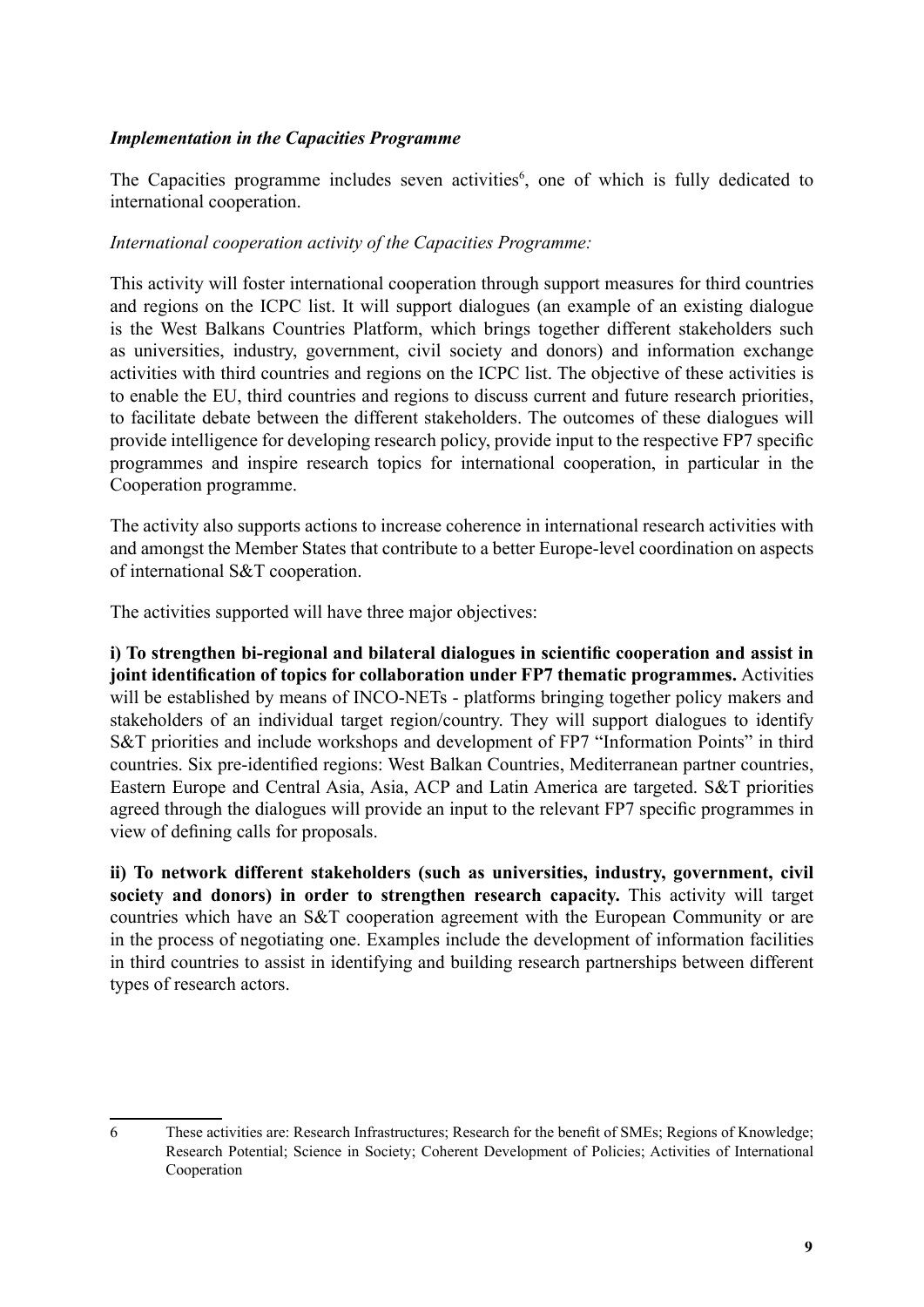**iii) To facilitate the development and implementation of a coherent European-level**  approach towards international S&T cooperation. The use of ERA-NETs<sup>7</sup> will be particularly useful in reinforcing coordination between EU Member States, and Associated States targeting their S&T cooperation with third countries.

Other activities of the Capacities Programme also address international cooperation as outlined below. The examples selected cover the work programmes only for the period 2007- 2008:

#### *Research infrastructures*

By attracting users from various countries and through networking, Research Infrastructures contribute to integrating and structuring the scientific community. In many circumstances Europe's interests will be well served by participating in a facility overseas and vice-versa for third countries. The cost and complexity of large installations require international collaborations in order to share the financial burden and technological risks.

As well as encouraging new international collaboration in infrastructures, FP7 will continue its important support to the existing Research Infrastructures in all fields of science and technology, with the objective of maximising their use, access and development, and with a clear opening to international cooperation. For example, theGEANT2 and Grid infrastructures with a consolidated European footprint, also support global collaboration between similar infrastructures around the world, namely in Asia, Latin America and the Mediterranean. Other examples of infrastructures where third country participation is welcome include the Global Ocean Observing (EURO ARGO); the Integrated Carbon Observation System (ICOS); and the LIFE WATCH initiative on Biodiversity.

#### *Research potential*

Under this activity, support can be provided to promote closer S&T cooperation between Europe and other regions in the world by improving research capacity in those other regions. One example is the cooperation between Europe and the Western Balkan countries which includes, amongst others, actions to support trans-national two-way exchanges of research staff in order to progressively include the West Balkan countries in the European Research Area

#### *Science in Society*

International dialogue will be supported on issues which relate to topics in the Science in Society programme with a strong international remit. One example is the global dialogue on ethics involving Africa, Latin America, Asia and Central Asia, aimed at helping developing countries to build up their own best practices in the field of ethics and science and also to ensure that European research conducted in developing countries will comply with fundamental ethical principles.

<sup>7</sup> http://cordis.europa.eu/coordination/era-net.htm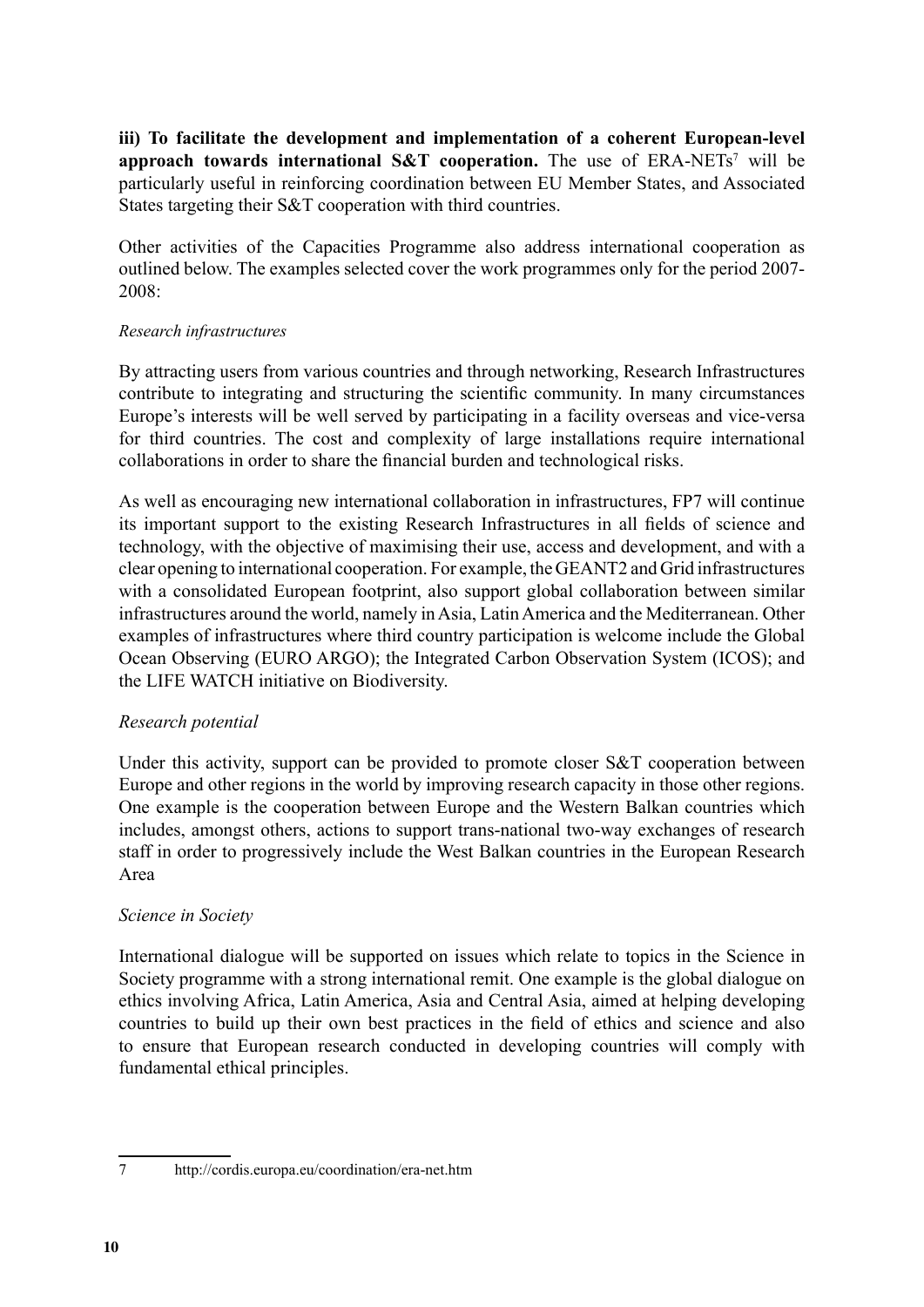#### *Implementation in the People Programme*

The international dimension of the People Programme reinforces international cooperation in FP7 by supporting researcher mobility and their career development. It is directed at increasing the quality of European research, both by supporting European researchers to undertake research abroad and by attracting research talent from outside Europe and fostering research collaborations. It includes two main action lines:

#### *i) Career development/life-long training for EU researchers*

*International outgoing fellowships at postdoctoral level* and beyond (with an in-built mandatory return phase): enable European researchers to be trained and acquire new knowledge within highlevel third country research organisations. Promising European researchers will gain research training experience outside Europe and add different or complementary research competences at an advanced level to their experiences.

*International re-integration grants:* encourage European researchers, who have carried out research outside Europe for at least 3 years, to return to a Member State or Associated country in order to contribute to European research and to transfer the knowledge they have acquired in a third country.

#### *ii) International cooperation for and with researchers from third countries*

*International incoming fellowships for experienced researchers:* for knowledge transfer with Europe, and enrichment of research collaboration. Researchers from third countries will be offered support to undertake research projects in Europe with a view to enhancing the possibility of future collaborative research links with Europe.

*Marie Curie host driven actions:* as a general rule (e.g. the Research Training Networks targeting doctoral candidates) all are open to third country nationals.

*A partnership scheme:* these grants focus on staff exchanges between several European research organisations and organisations from countries covered by the European Neighbourhood Policy, and countries with which the Community has S&T Agreements with the EU.

*Support to scientific diasporas:* a new action to support the expansion of the successful pilot exercise to network European researchers abroad by means of European Researchers Abroad networks - the ERA-Link initiative.<sup>8</sup> These activities will establish links between Europe and expatriate European researchers, promote collaborations with the European research community, as well as support networking activities of third country researchers in Europe.

<sup>8</sup> http://cordis.europa.eu/eralink/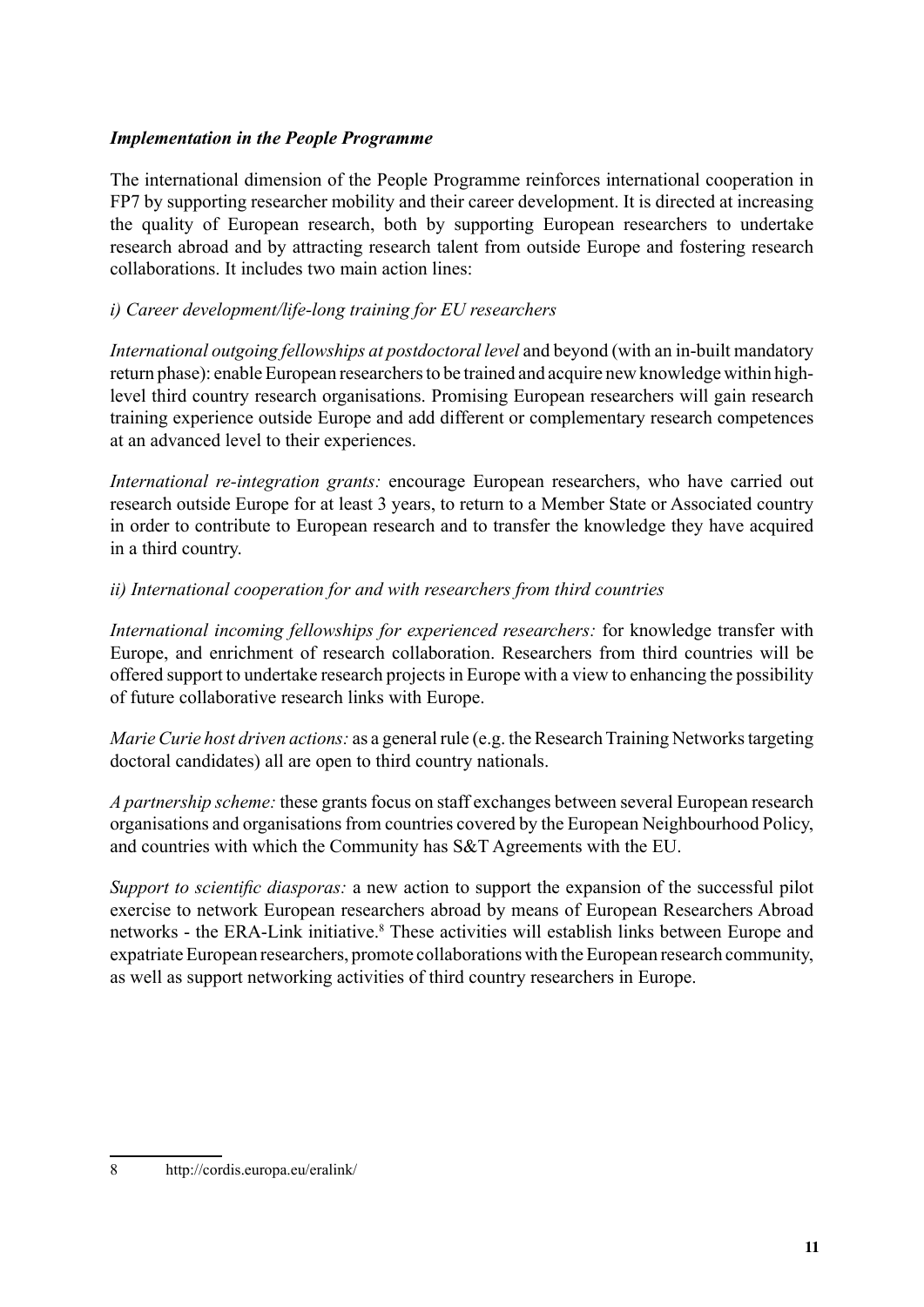#### *Implementation in the Ideas Programme*

The Ideas Programme aims to reinforce European activities in leading edge or 'frontier' research, providing support for individual teams rather than for multinational consortia. Individual international researchers will be encouraged to join with Europe-led teams, where they will bring specific expertise from outside Europe to enrich the research being undertaken. Full recognition is given to the need to associate top scientists from elsewhere in the world in reinforcing excellence, dynamism and creativity in European research.

#### *Implementation in Euratom (2007-2011)*

International cooperation in the area of research in fission and radiation protection is an important element of the Euratom Programme. High-level agreements between Euratom and certain third countries facilitate the cooperation, moreover participation of third countries in projects is possible on an ad hoc basis. Dedicated research topics, (e.g. nuclear plant lifetime management with Russia) should ensure greater international cooperation. The growing importance of global initiatives, such as the Generation-IV International Forum that coordinates research on the next generation nuclear reactors, enhances the potential for future international cooperation under Euratom.

In fusion research, international collaboration is supported by bilateral or multilateral fusion agreements<sup>9</sup>. An important example is the ITER Project which provides a major step towards the creation of prototype reactors for fusion power stations. This project is implemented by an international organisation established by Euratom, China, India, Japan, Korea, the Russian Federation and the United States of America. The ITER Project is a potential model for future international large-scale research projects.

#### **4. Implementation of direct actions through the Joint Research Centre**

The Joint Research Centre (JRC)<sup>10</sup> provides scientific and technical support for EU policies. International cooperation is essential to carry out its mission. Under FP7, the JRC aims to develop international collaborations in areas of strategic importance, e.g. global warming; sustainable development; external security; metrology; nuclear safety and safeguards (in the context of the Euratom Programmes); food security and global resources. It will also promote research cooperation with third country partners to ensure harmonized approaches to reference measurements, safety testing (e.g. for hydrogen storage), and detection (e.g. for GMOs in food and feed, in support of EU legislation and international agreements).

An example of international collaboration is a dedicated activity with EU Candidate and potential Candidate Countries and the European Neighbourhood Policy Partner Countries (Southern Mediterranean and Eastern Europe), which will include specific instruments directed at promoting networking, knowledge transfer and training on complex EU policies.

<sup>9</sup> The legal basis of international agreements is Art. 101 of the Euratom Treaty.

<sup>10</sup> The mission of the JRC is to provide customer-driven S&T support for the conception, development, implementation and monitoring of EU policies. It is also a reference centre for the EU.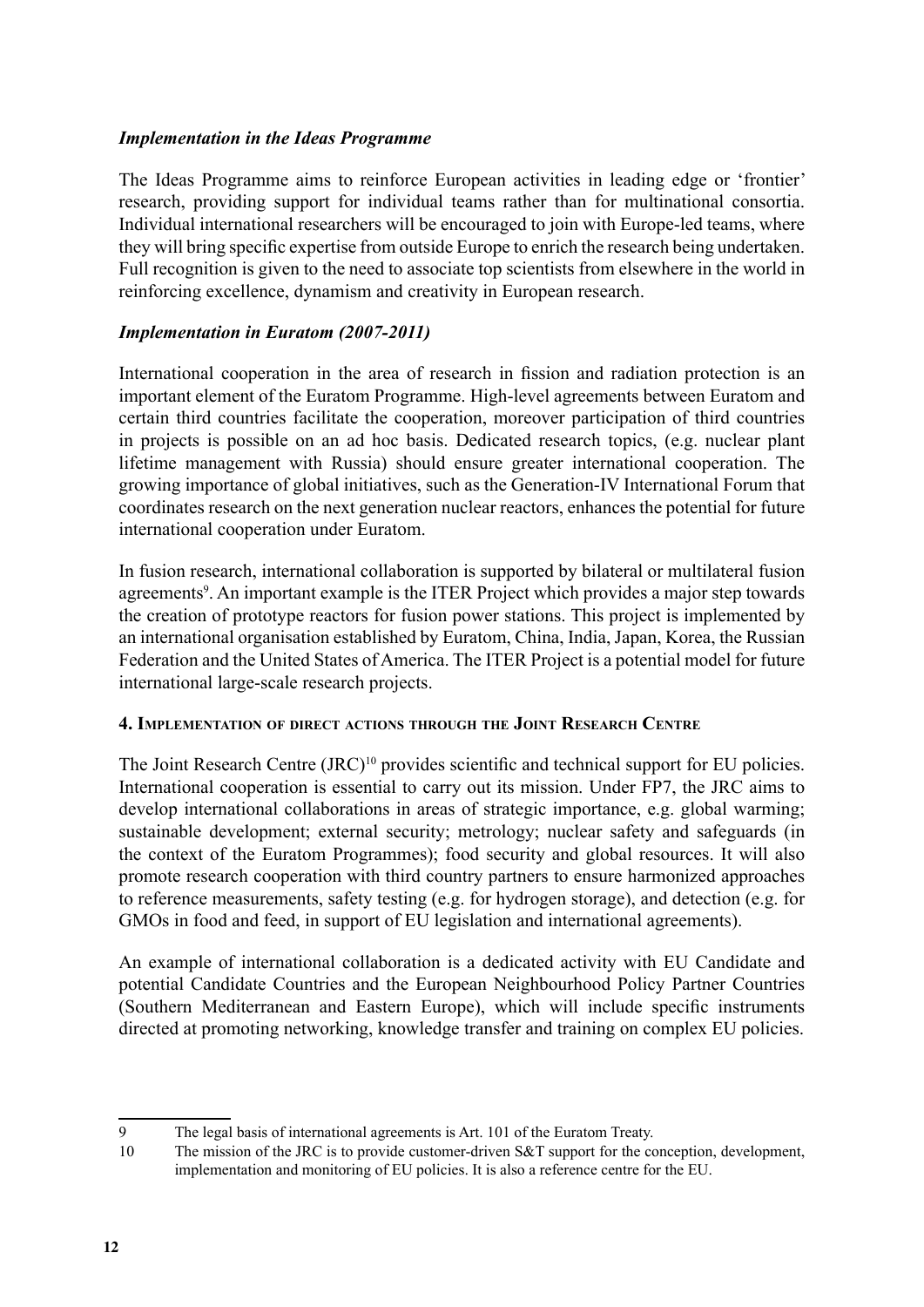#### **5. Coordination**

Coordination is essential and will take place at different levels.

Coordination within FP7: Coordination of international cooperation in FP7 will be essential to ensure coherence of approach and to enable the cross-fertilization of outputs from the Capacities Programme to the other FP7 specific programmes and vice-versa. Full interaction and exchanges of information between the Capacities, Cooperation, People and Ideas Programmes will therefore be ensured internally and via the appropriate Programme Committees.

Coordination with other Community policies: In addition to intra-FP7 coordination, coordination will also be ensured with Community external policies, such as the European Neighbourhood Policy, development cooperation or trade, as well as policies with an external dimension such as environment (including climate change), energy (where, in particular, the European Strategic Energy Technology Plan will facilitate concrete research and development initiatives with international partners), fisheries or transport. A further example is the current co-ordination between research and co-operation programmes leading to the successful extension of GEANT2 to Latin America (@LIS), the Mediterranean (EUMEDIS) and Asia (TEIN). Co-ordination actions will include liaison and consultation with the European Commission's Delegations in third countries.

Coordination of international cooperation with Member States and Associated Countries: The Capacities Programme will support activities to develop a European-level approach to international cooperation. Coordination will ensure that the different FP7 specific programmes receive information from Member States' activities in international research cooperation, including outputs from the open method of coordination process where some Member States have indicated their readiness to consider co-ordinating some of their international activities. Moreover, the use of ERA-NET activities (e.g. in the Energy theme), will contribute to a better coherence between the international cooperation initiatives of the EU and its Member States.

Implementation of international cooperation will be monitored by the Commission services and regular feedback on progress will be provided to Member States, third countries, and stakeholders.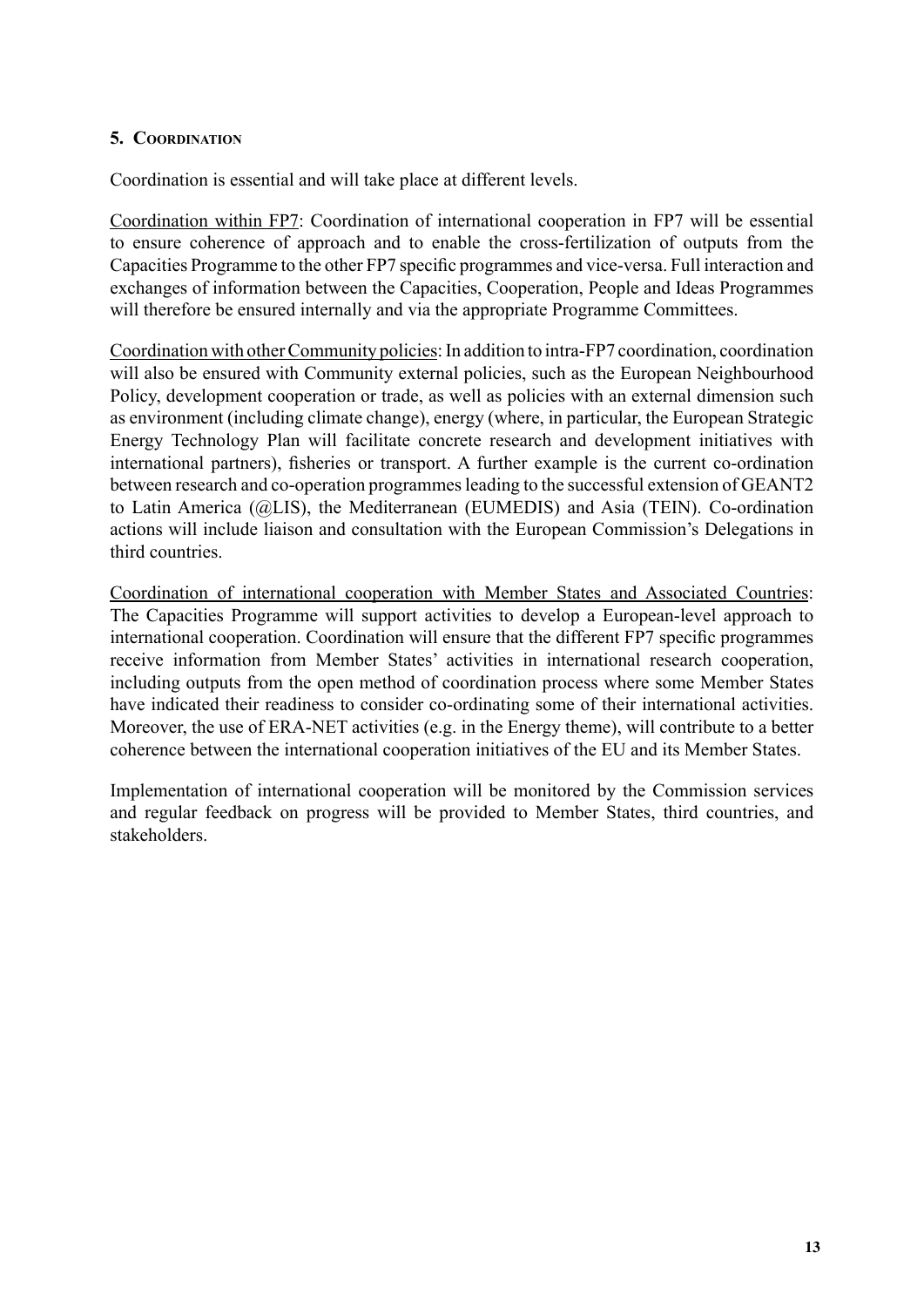#### **ANNEX I**

#### **Examples of dedicated international cooperation activities for 2007-2008, in the COOPERATION Specific Programme of FP711.**

#### **THEME 1: HEALTH**

#### *General opening of the thematic areas to all non-associated third countries*

**DEVELOPING COUNTRIES:** "Addressing knowledge gaps in pregnancy malaria". The aim is the design of new, or the revision of existing therapeutic and/or preventive interventions.

**ICPC**: "Health and economic cost of antimicrobial resistance". The objective is to undertake studies attempting to assess the increase in health and economic costs due to infections by drug resistant micro-organisms.

#### *Specific international cooperation actions (SICAs)*

**CHINA**: "Traditional Chinese Medicine in post-genomic era". The aim is to promote and support networking and coordination of research activities applying functional genomics in the context of Traditional Chinese Medicine.

**INDIA**: "Highly innovative research in HIV/AIDS, malaria and tuberculosis between Indian and European partners". Projects should explore new concepts and ideas in the area of poverty-related diseases research.

#### **Budget for Specific International Cooperation Actions (2007/2008): € 64 million**

#### **THEME 2: FOOD, AGRICULTURE AND FISHERIES, AND BIOTECHNOLOGY**

#### *General opening of the thematic areas to all non-associated third countries*

**INDIA:** "Trade and agricultural policies". The aim is to evaluate the impact that domestic structural changes and trade agreements may have on the EU and Indian agricultural sectors as well as on world markets.

**WESTERN BALKAN COUNTRIES:** "Enlargement network". Agro-economic policy analysis of the accession and the candidate states and the Western Balkan countries.

Budget for actions with an important international dimension (besides SICAs):  $\epsilon$  37 **million (two calls).**

<sup>11</sup> The list of examples is non-exhaustive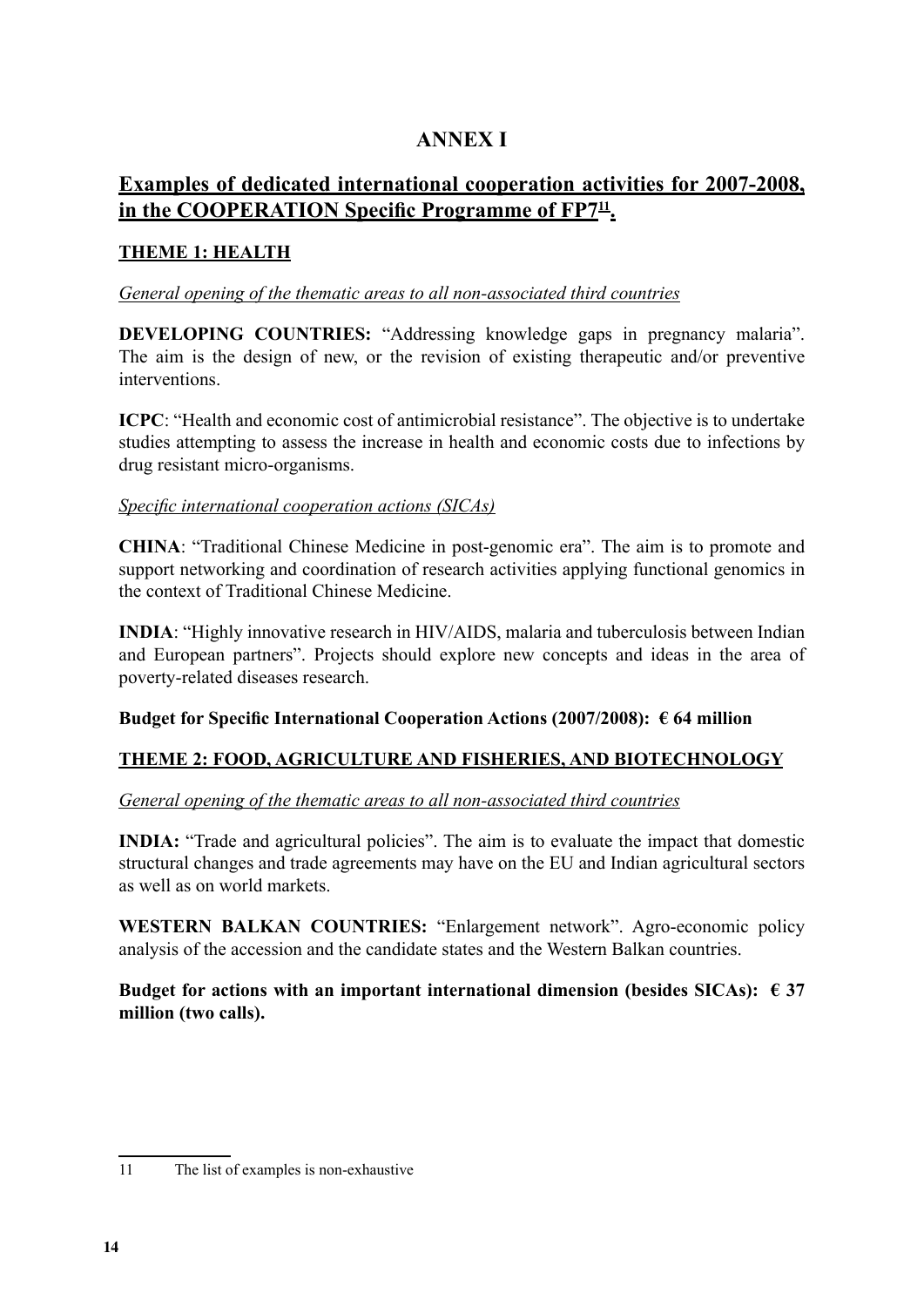#### *Specific international cooperation actions (SICAs)*

**MEDITERRANEAN PARTNER COUNTRIES:** "Methodologies and tools to support the prevention of obesity in Mediterranean Partner Countries".

**RUSSIA:** "Animal By-Products". Novel methods of treatment of animal by-products for the production of substances with biologically valuable functional properties.

#### **Latin America/ACP:**

"Bagasses". Improved chemical and enzymatic treatments of bagasses from energy crops, for increased bio-fuels production yields.

"Valorisation of Andean microbial biodiversity for agro-industry of basic crops, for environmental protection and as a source of novel bioactive compounds" (only **LATIN AMERICA**).

Research networks supporting research on fisheries management and aquaculture outside EU waters.

#### Budget for Specific International Cooperation Actions:  $\epsilon$  22 million (two calls).

#### **THEME 3: INFORMATION AND COMMUNICATION TECHNOLOGIES**

#### *General opening of the thematic areas to all non-associated third countries*

Identification and promotion of cooperation opportunities, support to policy dialogues: Coordination and Support Actions for the promotion of the EU ICT programme and identification of co-operation opportunities in fields of mutual interest: Providing information in relevant countries and regions, increasing visibility of mutual RTD potential and networking relevant stakeholders.

#### **INDUSTRIALISED COUNTRIES, CHINA, RUSSIA, INDIA, LATIN AMERICA:**

Coordination and Support Actions to improve cooperation in the development of standards and interoperable solutions and in technology roadmapping. Examples include the areas of future networks, security, networked media, nanoelectronics, photonics, control systems, ICT for cooperative transport systems, healthcare information systems, inclusion and ICT for independent living.

Collaborative projects involving third countries on specific topics addressed in the objectives on Embedded Systems design, Future and Emerging Technologies (FET).

International cooperation and coordination with industrialised countries in the protection of critical information infrastructures. Joint Call with the Security Theme (Nr 10).

RTD cooperation in the Intelligent Manufacturing Systems scheme (see Theme 4, footnote 12, the IMS activities are carried out jointly between Themes 3 and 4).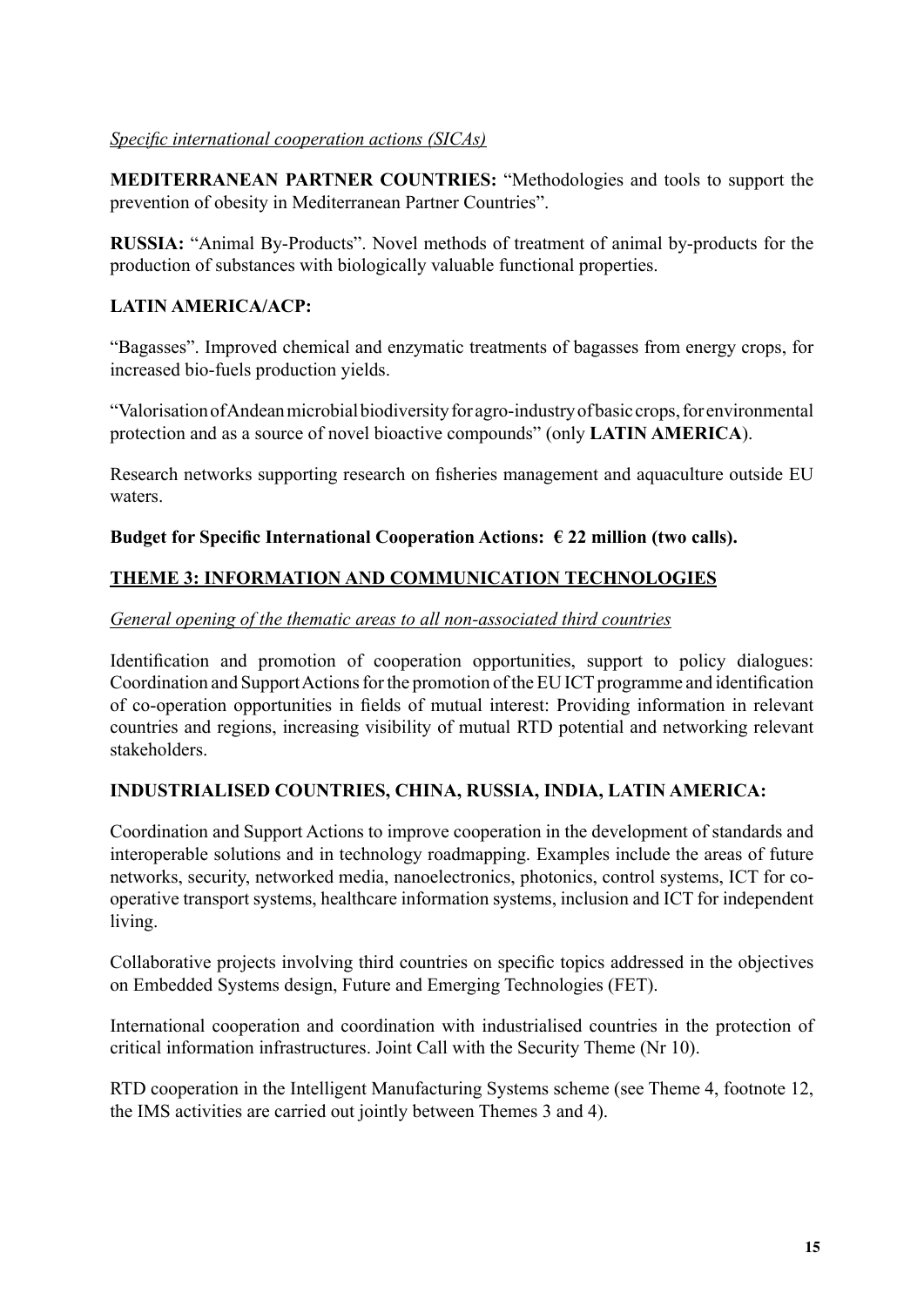#### **ASIA, ACP, MEDITERRANEAN PARTNER COUNTRIES AND LATIN AMERICA:**

Development-related ICT research exploitation and cooperation roadmaps: Coordination and Support Actions aimed at establishing development-related ICT research "cooperation roadmaps" and network relevant research communities.

Language and speech technologies with particular focus on Arabic-speaking regions / countries (including **Mediterranean Partner Countries and ACP countries**).

Open Source Software with particular focus on **Asia, ACP and Latin America**.

Accessible and inclusive ICT with particular focus on **Latin America and ACP**.

#### *Specific International Cooperation Actions (SICAs)*

Collaborative projects establishing collaboration between EU constituency and their Latin America counterparts in the area of patient safety.

Collaborative projects addressing ICT for environmental disaster reduction and management. ICT for assessment of natural hazards and communities vulnerability. Development and interoperability of rapidly deployable ICT-based solutions for public warnings and emergency management.

#### **Budget for Specific International Cooperation Actions up to € 20 million.**

#### **THEME 4: NANOSCIENCES, NANOTECHNOLOGIES, MATERIALS AND NEW PRODUCTION TECHOLOGIES**

#### *General opening of the thematic areas to all non-associated third countries*

**emerging economies (China, India and Russia)/developing COUNTRIES:** Initiatives will consist of technical workshops and similar events, in particular in the fields of materials sciences and nanomaterials.

**MEMBER REGIONS OF THE IMS AGREEMENT<sup>12</sup>:** RTD cooperation in the Intelligent Manufacturing Systems (IMS) scheme.

#### **THEME 5: ENERGY**

#### *General opening of the thematic areas to all non-associated third countries*

**EU NEIGHBOURING COUNTRIES:** "Simulation and state estimation of smart electricity transmission networks". Development and validation of tools for steady state and transient simulation and state estimation of transnational grids including with neighbouring countries which are physically connected to the European grid.

#### *Specific international cooperation actions (SICAs)*

<sup>12</sup> The agreement for S&T technical cooperation in the domains of IMS is between the European Community and the United States of America, Japan, Australia, Canada, Korea, and the EFTA States of Norway and Switzerland.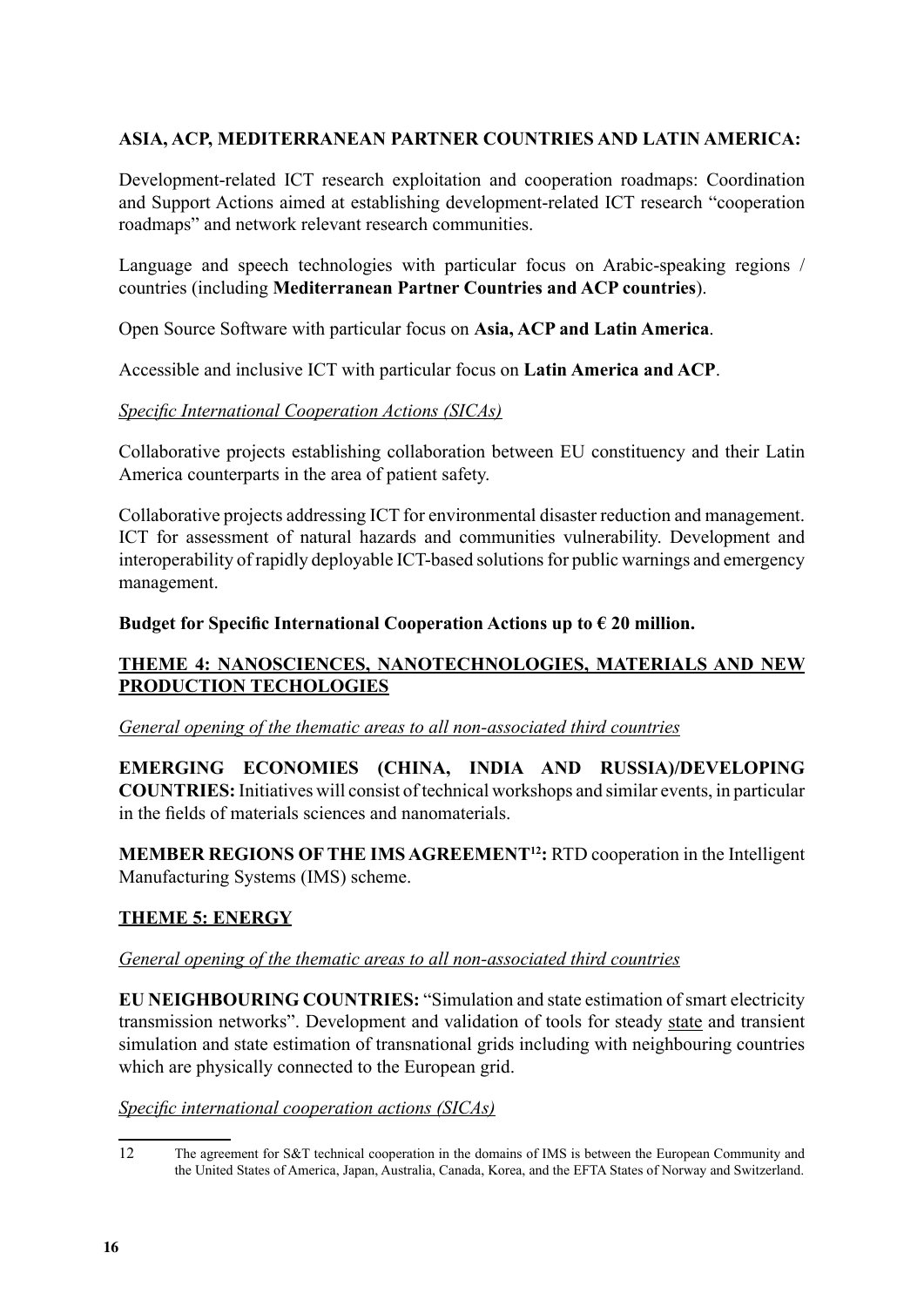**China**: Poly-generation concepts for coal fired power plants: within the framework of the Memorandum of Understanding between the EU and the People's Republic of China on Zero Emission Coal.

**LATIN AMERICA**: Mapping of Latin America (LA) biofuels sector and its research capacities, and assessment of the related opportunities and RTD needs.

**EMERGING ECONOMIES**: Extending the value chain for greenhouse gas emissions other than carbon dioxide associated with coal production and use: Recovery and utilisation of methane in support of technology transfer to less developed countries.

#### **Budget for Specific International Cooperation Actions (2007): € 4 million**.

#### **THEME 6: ENVIRONMENT (incl. CLIMATE CHANGE)**

*General opening of the thematic areas to all non-associated third countries*

#### **Mediterranean Partner Countries**:

"Temporary water bodies management". Research on temporary water bodies, their spatial extent and their temporal dynamics in semi-arid (Mediterranean) and arid climatic/hydrologic conditions.

#### *Specific international cooperation actions (SICAs)*

**AFRICA**: "Georesource information system for Africa. To set-up the preparatory phase for the building of an information system containing and making available African Geological resources including groundwater, energy, raw material and mineral resources.

**LATIN AMERICA:** "Integrated resource management". Development and testing of innovative concepts for integrated water/agriculture/energy management in developing countries.

**MEDITERRANEAN PARTNER COUNTRIES:** "Health impacts of drought and desertification including related socio-economic aspects". The aim is to use Geographic Information Systems (GIS) approaches to identify populations with potential exposure to environmental hazards.

#### **Budget for Specific International Cooperation Actions: € 24 million.**

#### **THEME 7: TRANSPORT (incl. AERONAUTICS)**

#### *General opening of the thematic areas to all non-associated third countries*

**EASTERN EUROPE AND CENTRAL ASIA/RUSSIA: "Explosives detection techniques".** Advanced concepts and technologies for developing blast-resistant cabin structures and bombproof cargo containers.

**CHINA:** "Alternative fuels and engine noise reduction". The aim is to ensure environmentally friendly air transport focussing on the greening of the aircraft performance; e.g. advanced lightweight engine architectures and components.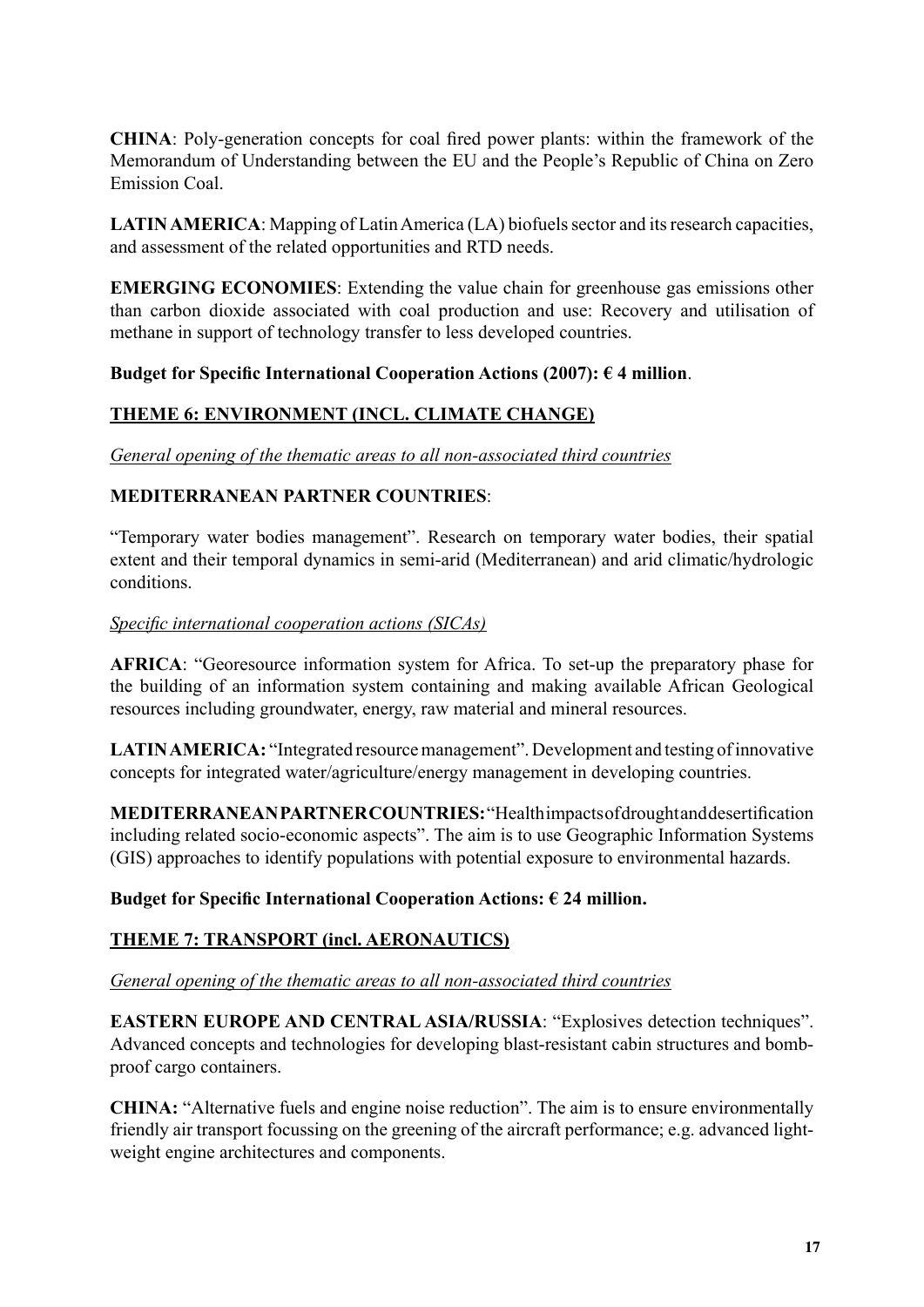**SOUTH-ASIAN COUNTRIES:** e.g. to develop technology for clean ship dismantling and minimum human exposure to toxic substances.

#### **THEME 8: SOCIO-ECONOMIC SCIENCES AND THE HUMANITIES**

#### *General opening of the thematic areas to all non-associated third countries*

The following examples of topics have been identified as particularly suitable for international cooperation:

- Globalisation and its effects on the European economy
- Migration
- Conflicts and Peace
- Europe seen from outside
- Multilateralism and the new external relations of the European Union

#### **Budget for Specific International Cooperation Actions (2007-2008):** € **10 million**.

#### **THEME 9: SPACE**

#### *General opening of the thematic areas to all non-associated third countries*

The outlook for future calls foresees international cooperation in GMES (Global Monitoring for Environment and Security).

**ALL COUNTRIES:** Priority will be given to the proposals to study the potential for current and foreseen GMEs services to provide the building blocks for the EU contribution to GEOSS (Global Earth Observation System of Systems).

**DEVELOPING COUNTRIES:** Support to activities to disseminate and implement outside the European Union products and services derived or customised from current GMES development activities. Proposals addressing Early Warning Systems linked to natural disasters, food security or disease prevention are also encouraged.

#### **THEME 10: SECURITY**

#### *General opening of the thematic areas to all non-associated third countries*

#### **a) SECURITY-Call:**

**ALL COUNTRIES:** provide enhanced security related technologies and systems.

#### **Budget for international cooperation (no SICAs) SECURITY-Call: € 5 million.**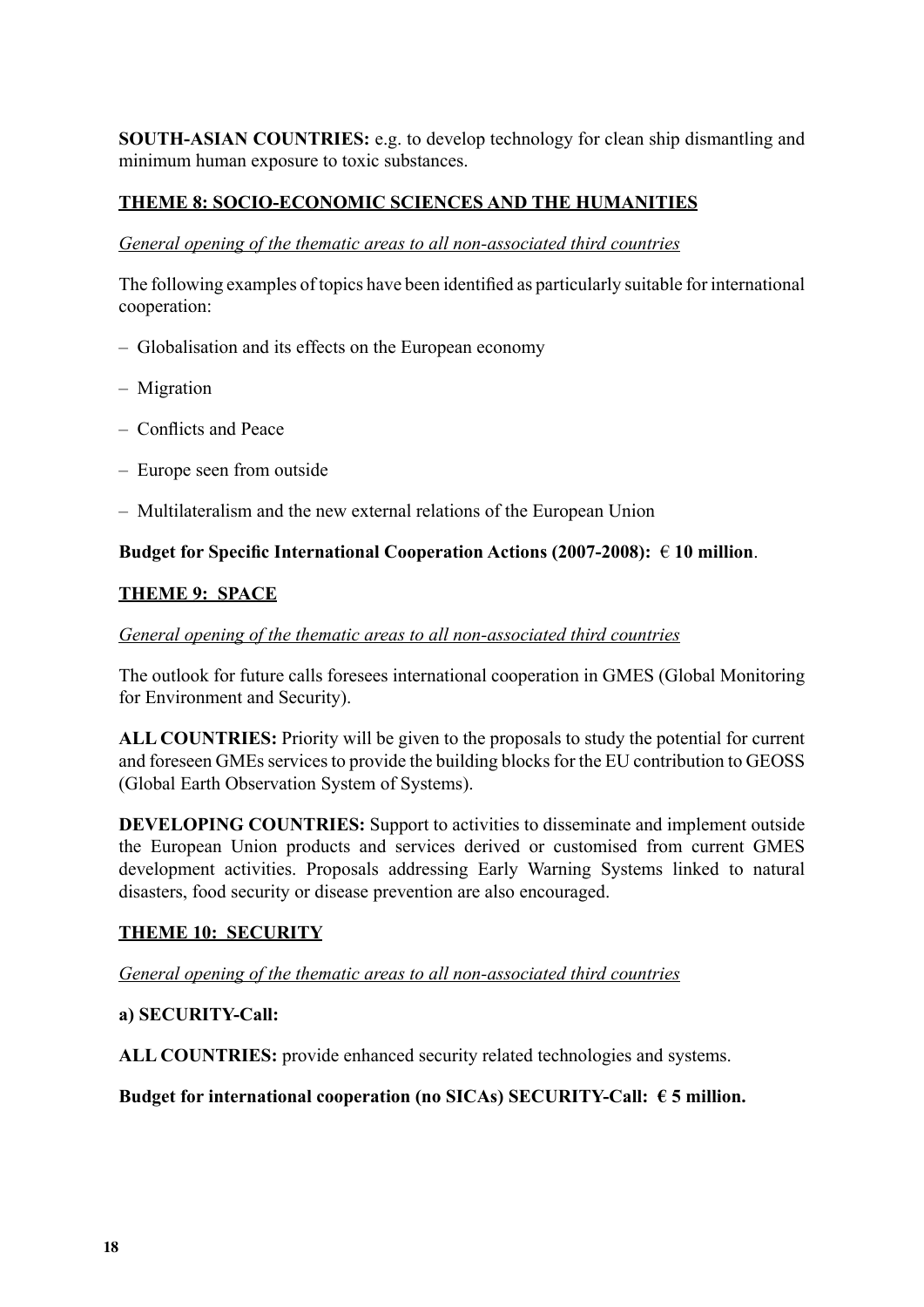#### **b) Joint SECURITY-ICT-Call**

#### **ALL COUNTRIES:**

Critical Infrastructure Protection

Improving security systems integration, interconnectivity and interoperability

**Budget for international cooperation (no SICAs) Joint SECURITY-ICT-Call: € 1 million.**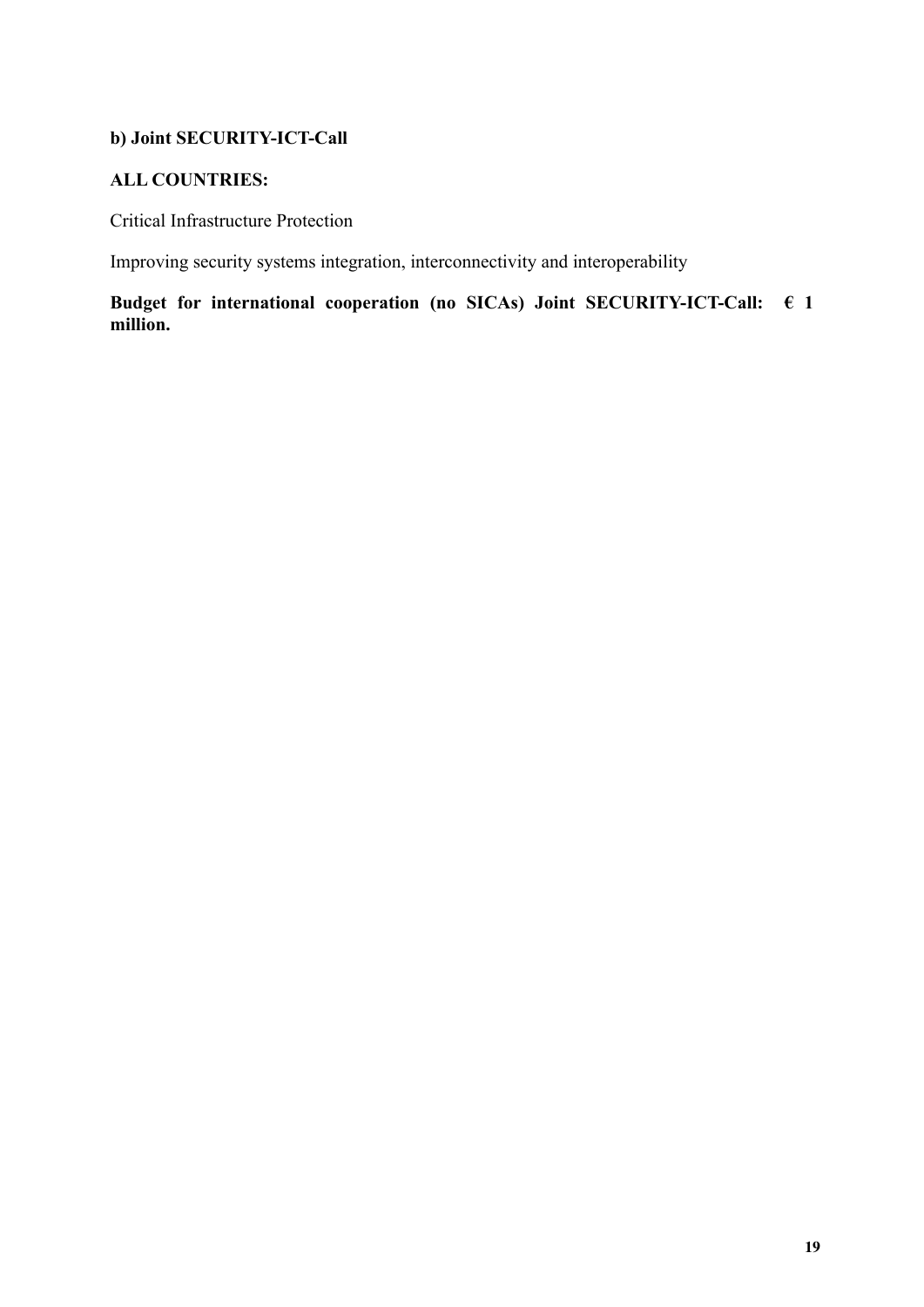#### **ANNEX II: List of International Co-operation Partner Countries (ICPC)**

**EASTERN EUROPE AND CENTRAL ASIA** 

**Montenegro** Serbia<sup>3</sup>

--------------------------------

\*In the 'Specific international cooperation actions', Africa can also be considered as a region on its own, while the Caribbean countries can also participate with Latin American and the Pacific countries with Asia.

\*\*For participation in the 'Specific international cooperation actions' each of Brazil, China, India and Russia may be considered individually as a region on its own. Thus, the required two or more partners can be located in these countries. However, in this case, at least two different partners from different provinces, oblasts, republics or states within Brazil, China, India or Russia are necessary.

\*\*\* On 16/12/2005 the Former Yugoslav Republic of Macedonia (FYROM) became a Candidate Country. FYROM is not an associated country to FP7 and thus remains a target country for International Cooperation Specific

(1) Signed an agreement with the EC covering Science &

(2) These countries are also part of the European Neighbourhood

(3) Including Kosovo as defined by UNSC resolution 1244 of 10 June 1999

Actions.

Technology

Policy (ENP)

**(EECA)**

 $A$ rmenia<sup>2</sup> Azerbaijan<sup>2</sup> Belarus<sup>2</sup> Georgia<sup>2</sup> **Kazakhstan** Kyrgyz Republic

• Moldova<sup>2</sup>  $Russia<sup>1**</sup>$ **Tajikistan Turkmenistan** Ukraine<sup>1,2</sup> Uzbekistan **LATIN AMERICA** Argentina<sup>1</sup> **Bolivia**  $Brazil<sup>1**</sup>$  $\bullet$  Chile<sup>1</sup> Colombia Costa Rica • Ecuador El Salvador Guatemala **Honduras** Mexico<sup>1</sup> Nicaragua • Panama Paraguay Peru. **Uruguay Venezuela** 

**MEDITERRANEAN PARTNER COUNTRIES** 

Palestinian-administered

Syrian Arab Rep. Tunisia<sup>1</sup>

**WESTERN BALKAN COUNTRIES (WBC)** • Albania

> Bosnia-Herzegovina Former Yugoslav Republic of Macedonia (FYROM)\*\*\*

**Algeria**  $Egypt$ <sup>1</sup> Jordan Lebanon Libya  $M$ orocco $<sup>1</sup>$ </sup>

areas

**(MPC) 2**

#### **ACP \***

#### *- AFRICAN*

- Angola
- **Benin**
- **Botswana**
- Burkina-Faso
- **Burundi**
- Cameroon
- Cape Verde
- Central African Republic
- Chad
- • Comoros
- Congo (Republic)
- Congo (Democratic Rep.
- of)
- Côte d'Ivoire **Diibouti**
- **Equatorial Guinea**
- • Eritrea
- **Ethiopia**
- Gabon
- • Gambia
- Ghana
- Guinea
- Guinea-Bissau
- • Kenya
- Lesotho
- Liberia
- Madagascar
- **Malawi**
- • Mali
- **Mauritania**
- **Mauritius**
- **Mozambique**
- Namibia
- Niger
- Nigeria Rwanda
- 
- Sao Tome and Principe Senegal
- Seychelles
- Sierra Leone
- • Somalia
- South Africa<sup>1</sup>
- Sudan
- Swaziland
- **Tanzania**
- • Togo
- Uganda
- • Zambia
- Zimbabwe

#### **-** *CARIBBEAN*

- **Barbados**
- **Belize**
- • Cuba

**20**

- **Dominica**
- Dominican Rep. Grenada
- Guyana
- **Haiti**
- **Iamaica**
- Saint Kitts and Nevis
- Saint Lucia
- Saint Vincent
- and Grenadines
- Suriname
- Trinidad and Tobago

#### *- PACIFIC*

- Cook Islands
- Timor Leste
- Fiii
- **Kiribati**
- Marshall Islands
- Micronesia, Federal States of
- 
- • Nauru Niue
- 
- Palau
- Papua New Guinea Solomon Islands
- Tonga
- • Tuvalu
- **Vanuatu**
- Samoa

#### **ASIA**

- 
- **Afghanistan**
- **Bangladesh** • Bhutan
- • Burma/
- Myanmar
- Cambodia
- $China<sup>1**</sup>$
- $\mathbf{India^{1**}}$
- **Indonesia**
- 
- • Iran
	- **Iraq**

**Philippines** Sri Lanka **Thailand Vietnam** Yemen

- Lao People's Democratic Republic
- Malaysia
- **Maldives**
- **Mongolia**
- Nepal
- • Oman Pakistan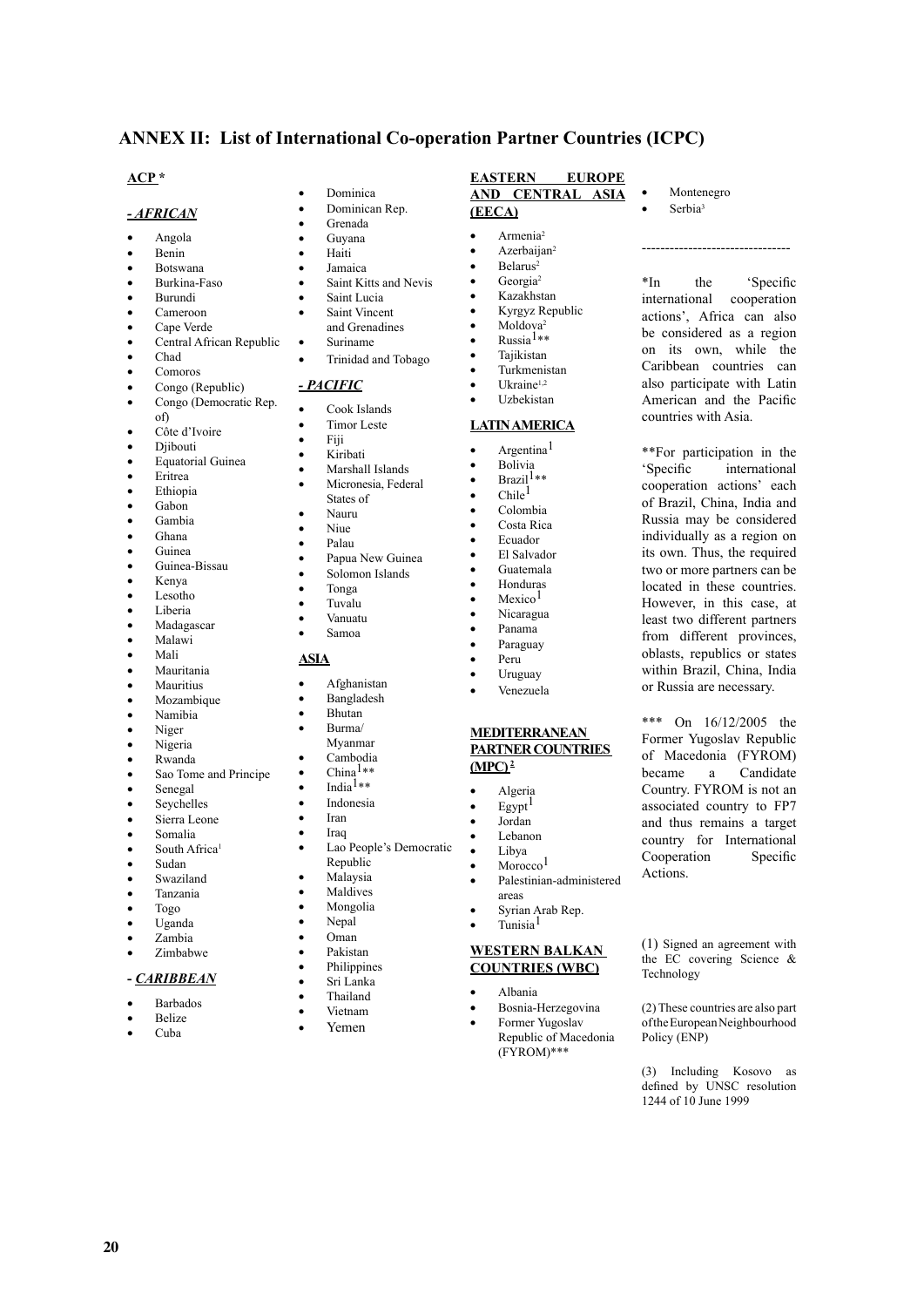#### **European Commission**

EUR 22582 — A New Approach to International S&T Cooperation in the EU's 7th Framework Programme (2007-2013)

Luxembourg: Office for Official Publications of the European Communities

2007 — 20 pp. — 21.0 x 29.7 cm

ISBN 92-79-04547-4